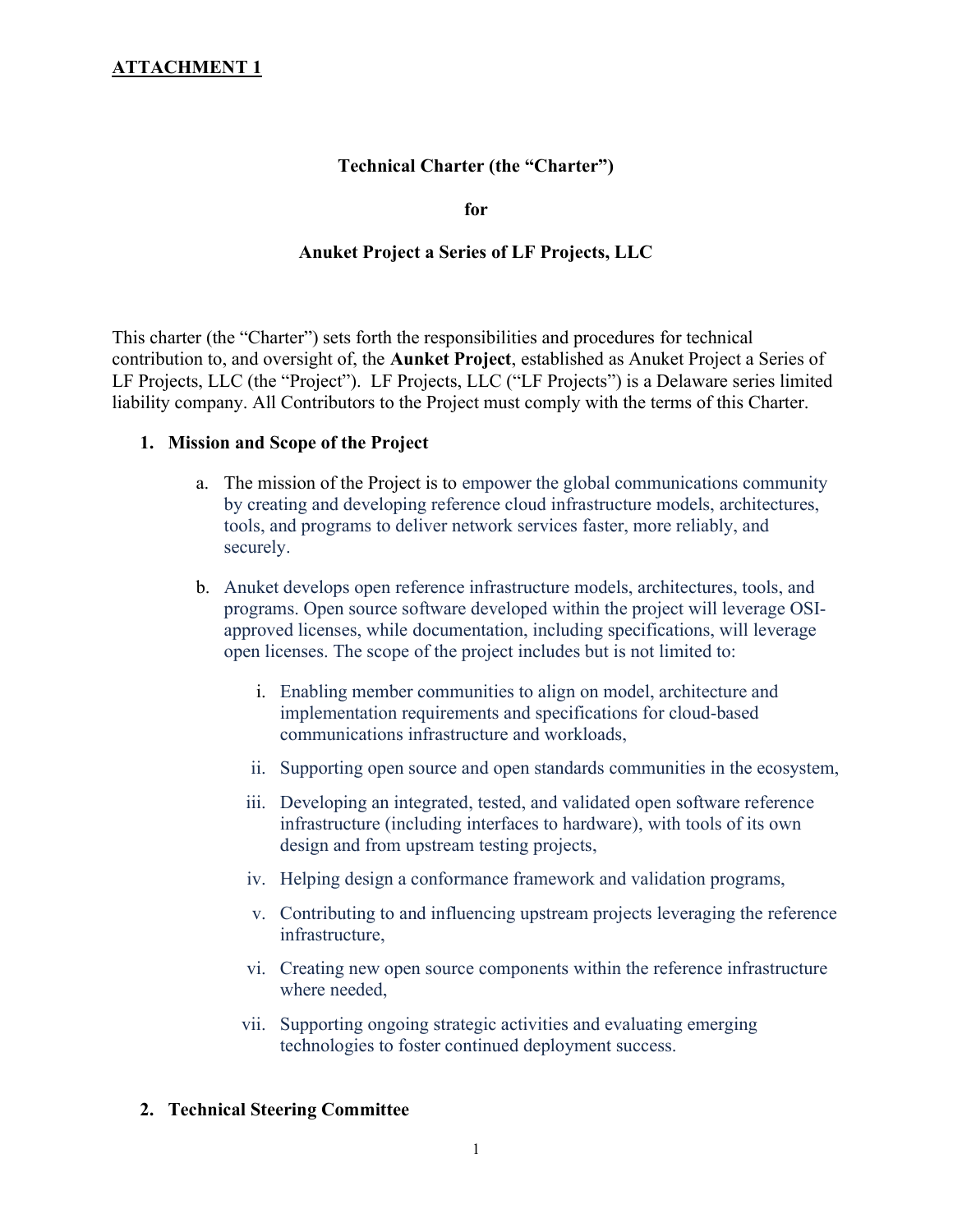- a. The Technical Steering Committee (the "TSC") will be responsible for all technical oversight of the open source Project.
- b. TSC Voting Members
	- i. "Transition Period": From effective date of this amendment of the Charter, ("Project Merger") up to but no more than twelve (12) months following Project Merger or such other date as determined by the TSC (such period the "Transition Period"), the TSC voting members will consist of:
		- 1. 7 seats allocated to the CNTT community (to be determined via a process to be approved by the CNTT technical steering community and governance committee); and
		- 2. 8 seats allocated to the OPNFV community (to be determined via a process to be approved by those individuals that comprised the OPNFV TSC immediately prior to the start of the Transition Period).
	- ii. The list of voting members of the TSC will be maintained on wiki.anuket.io.
	- iii. "Steady State": After the Startup Period, the size, makeup and procedure for determining voting members of the TSC will be as determined by the TSC and documented within a TSC procedures document (the "TSC Procedures Document") and on wiki.anuket.io.
- c. Any meetings of the Technical Steering Committee are intended to be open to the public, and can be conducted electronically, via teleconference, or in person.
- d. TSC projects generally will involve Contributors and Committers. The TSC may adopt or modify roles so long as the roles are documented on wiki.anuket.io. Unless otherwise documented:
	- i. Contributors include anyone in the technical community that contributes code, documentation, or other technical artifacts to the Project;
	- ii. Committers are Contributors who have earned the ability to modify ("commit") source code, documentation or other technical artifacts in a project's repository; and
	- iii. A Contributor may become a Committer by a majority approval of the existing Committers. A Committer may be removed by a majority approval of the other existing Committers.
- e. Participation in the Project through becoming a Contributor and Committer is open to anyone so long as they abide by the terms of this Charter.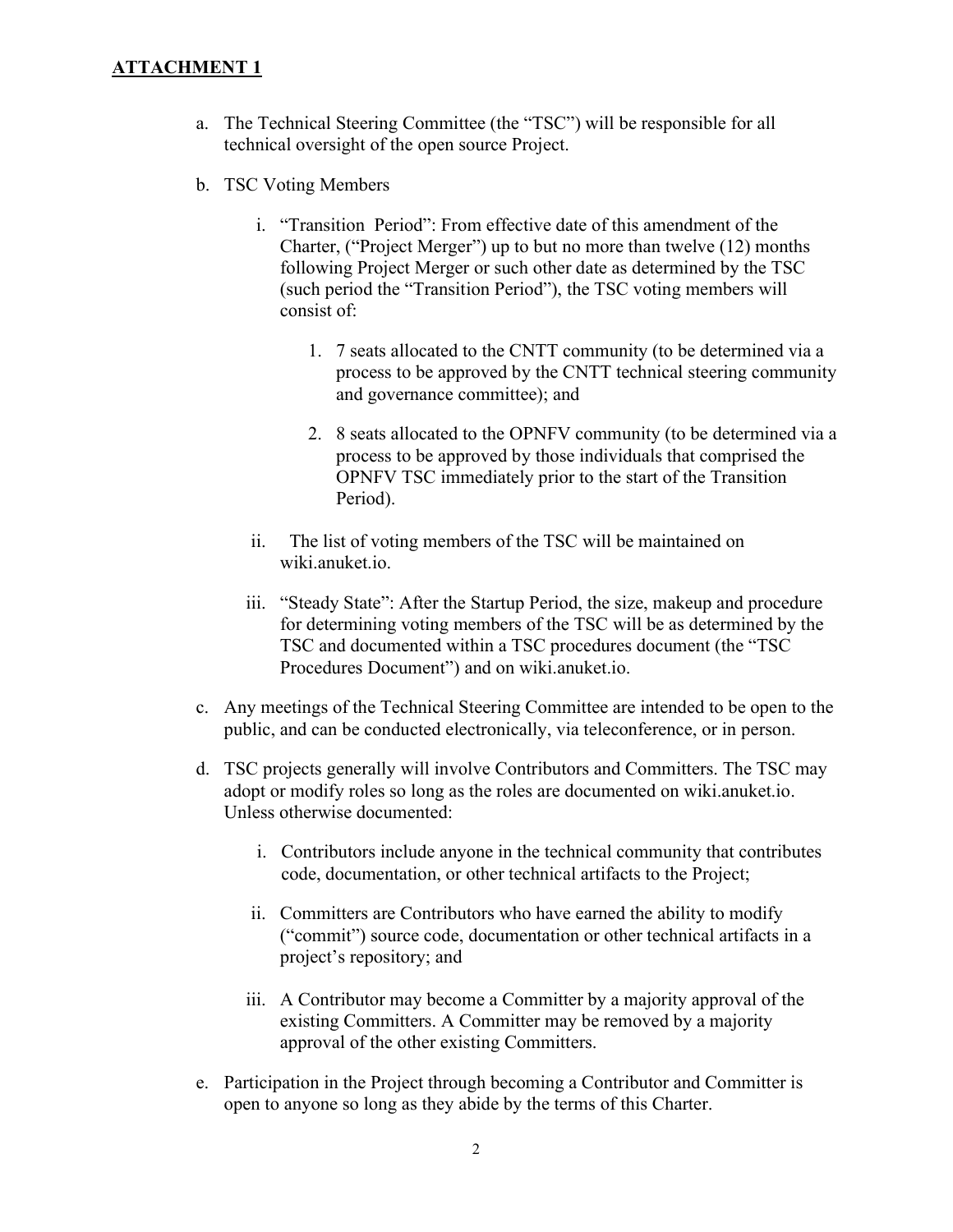- f. The TSC may (1) establish workflow procedures for the submission, approval, and closure/archiving of projects, (2) set requirements for the promotion of Contributors to Committer status, as applicable, and (3) amend, adjust, refine and/or eliminate the roles of Contributors, and Committers, and create new roles, and publicly document any TSC roles, as it sees fit.
- g. The TSC elects a TSC Chair, who will preside over meetings of the TSC and will serve until their resignation or replacement by the TSC. The TSC Chair, or any other TSC member so designated by the TSC, will serve as (a) the Project's representative to the Technical Advisory Committee ("TAC") of the LF Networking Fund of The Linux Foundation ("LFN") and (b) the primary communication contact between the Project and the LFN. The TSC Chair will have responsibility for providing input on Project resource requirements to the TAC. The TSC may also elect a co-chair or vice chair who will share responsibilities with the Chair.
- h. Responsibilities: The TSC will be responsible for all aspects of oversight relating to the Project, which may include:
	- i. coordinating the technical direction of the Project;
	- ii. approving project or system proposals (including, but not limited to, incubation, deprecation, and changes to a sub-project's scope);
	- iii. organizing sub-projects and removing projects;
	- iv. creating sub-committees or working groups to focus on cross-project technical issues and requirements;
	- v. appointing representatives to work with other open source or open standards communities;
	- vi. establishing community norms, workflows, issuing releases, and security issue reporting policies;
	- vii. approving and implementing policies and processes for contributing (to be published on wiki.anuket.io) and coordinating with the Series Manager to resolve matters or concerns that may arise as set forth in Section 7 of this Charter;
	- viii. amending the TSC Procedures Document and other policies and documents of the TSC;
		- ix. approving license exceptions under Section 7;
		- x. discussions, seeking consensus, and where necessary, voting on technical matters relating to the code base that affect multiple projects; and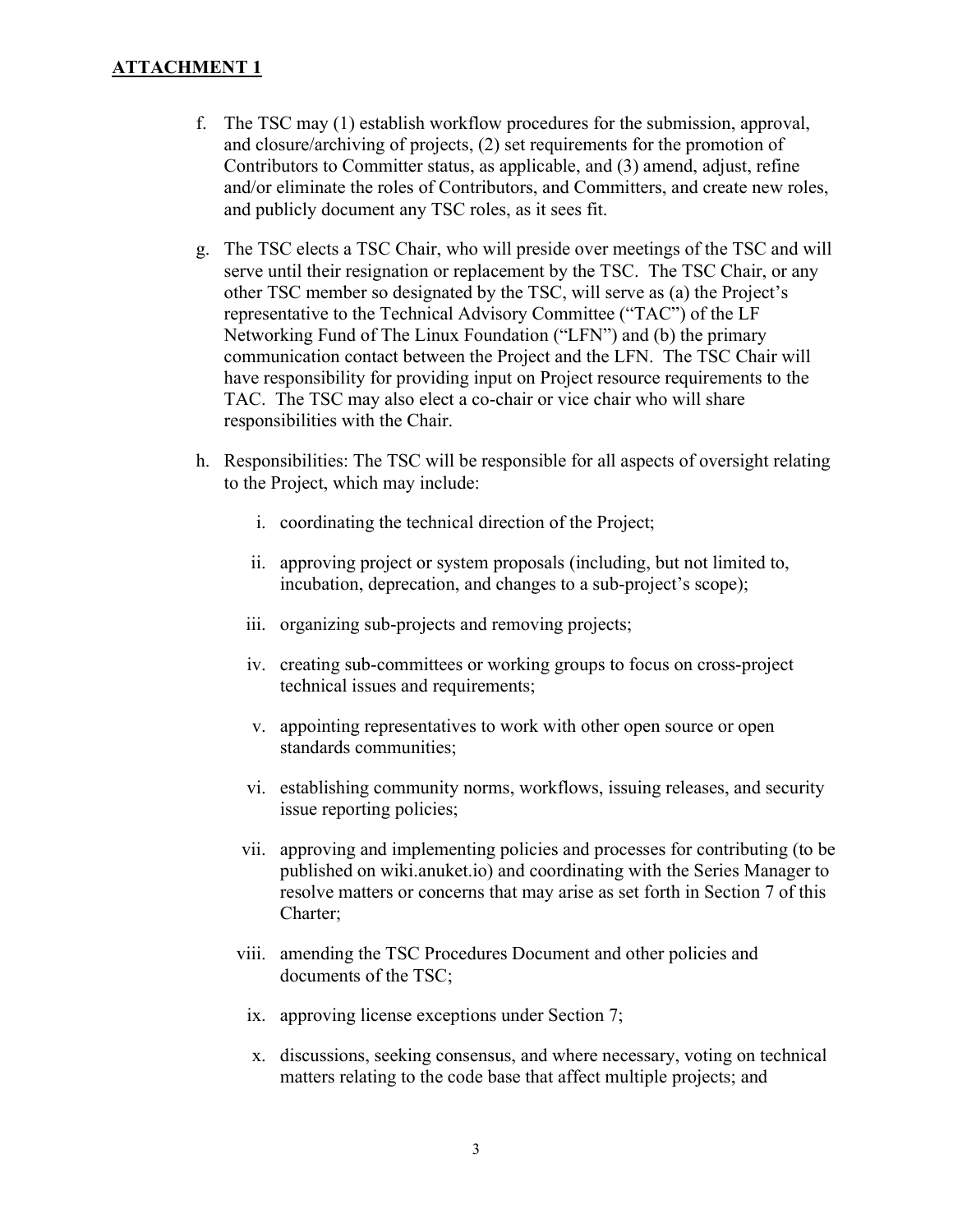xi. coordinating any marketing, events, or communications regarding the Project with the LF Projects Manager or their designee.

## 3. TSC Voting

- a. While the Project aims to operate as a consensus based community, if any TSC decision requires a vote to move the Project forward, the voting members of the TSC will vote on a one vote per voting member basis.
- b. Quorum for TSC meetings requires at least a majority of all voting members of the TSC to be present. The TSC may continue to meet if quorum is not met, but will be prevented from making any decisions at the meeting.
- c. Except as provided in Section 7.c. and 8.a, decisions by vote at a meeting require a majority vote of those in attendance, provided quorum is met. Decisions made by electronic vote without a meeting require a majority vote of all voting members of the TSC.
- d. In the event a vote cannot be resolved by the TSC, any voting member of the TSC may refer the matter to the Series Manager for assistance in reaching a resolution.

## 4. Compliance with Policies

- a. This Charter is subject to the Series Agreement for the Project and the Operating Agreement of LF Projects. Contributors will comply with the policies of LF Projects as may be adopted and amended by LF Projects, including, without limitation the policies listed at https://lfprojects.org/policies/.
- b. The TSC may adopt a code of conduct ("CoC") for the Project, which is subject to approval by the Series Manager. Contributors to the Project will comply with the CoC or, in the event that a Project-specific CoC has not been approved, the LF Projects Code of Conduct listed at https://lfprojects.org/policies/.
- c. When amending or adopting any policy applicable to the Project, LF Projects will publish such policy, as to be amended or adopted, on its web site at least 30 days prior to such policy taking effect; provided, however, that in the case of any amendment of the Trademark Policy or Terms of Use of LF Projects, any such amendment is effective upon publication on LF Project's web site.
- d. All participants must allow open participation from any individual or organization meeting the requirements for contributing under this Charter and any policies adopted for all participants by the TSC, regardless of competitive interests. Put another way, the Project community must not seek to exclude any participant based on any criteria, requirement, or reason other than those that are reasonable and applied on a non-discriminatory basis to all participants in the Project community.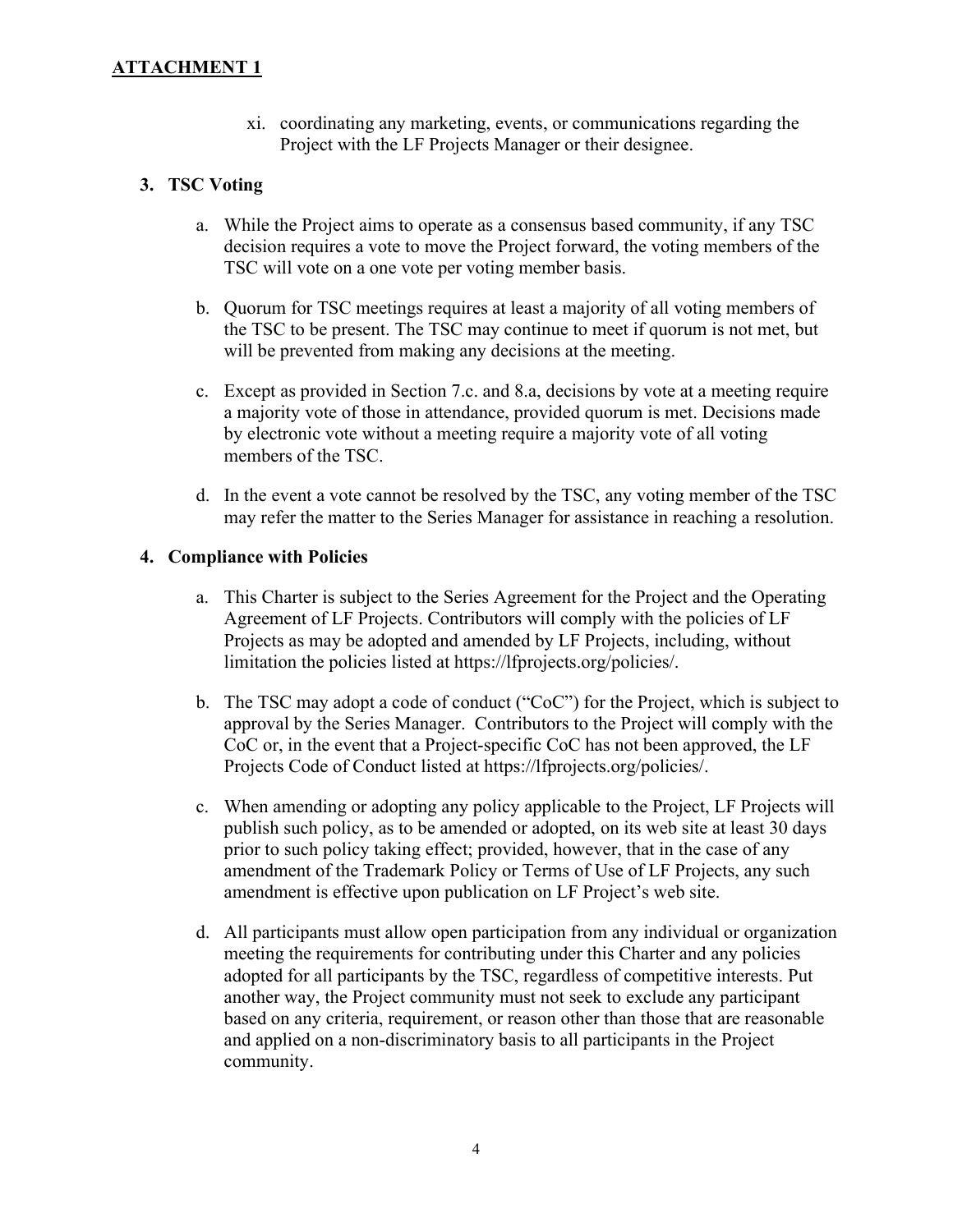e. The Project will operate in a transparent, open, collaborative, and ethical manner at all times. The output of all Project discussions, proposals, timelines, decisions, and status should be made open and easily visible to all. Any potential violations of this requirement should be reported immediately to the LF Projects Manager.

# 5. Community Assets

- a. LF Projects will hold title to all trade or service marks used by the Project ("Project Trademarks"), whether based on common law or registered rights. Project Trademarks will be transferred and assigned to LF Projects to hold on behalf of the Project. Any use of any Project Trademarks by participants in the Project will be in accordance with the license from LF Projects and inure to the benefit of LF Projects.
- b. The Project will, as permitted and in accordance with such license from LF Projects, develop and own all Project GitHub and social media accounts, and domain name registrations created by the Project community.
- c. Under no circumstances will LF Projects be expected or required to undertake any action on behalf of the Project that is inconsistent with the tax-exempt status or purpose, as applicable, of LFP, Inc. or LF Projects, LLC.

## 6. General Rules and Operations.

- a. The Project will:
	- i. engage in the work of the project in a professional manner consistent with maintaining a cohesive community, while also maintaining the goodwill and esteem of LF Projects, LFP, Inc. and other partner organizations in the open source software community; and
	- ii. respect the rights of all trademark owners, including any branding and trademark usage guidelines.

# 7. Intellectual Property Policy

- a. Participants acknowledge that the copyright in all new contributions will be retained by the copyright holder as independent works of authorship and that no contributor or copyright holder will be required to assign copyrights to the Project.
- b. Except as described in Section 7.c., all code contributions to the Project are subject to the following:
	- i. All new inbound code contributions to the Project must be made using the Apache License, Version 2.0 (available here: https://www.apache.org/licenses/LICENSE-2.0) (the "Project License").